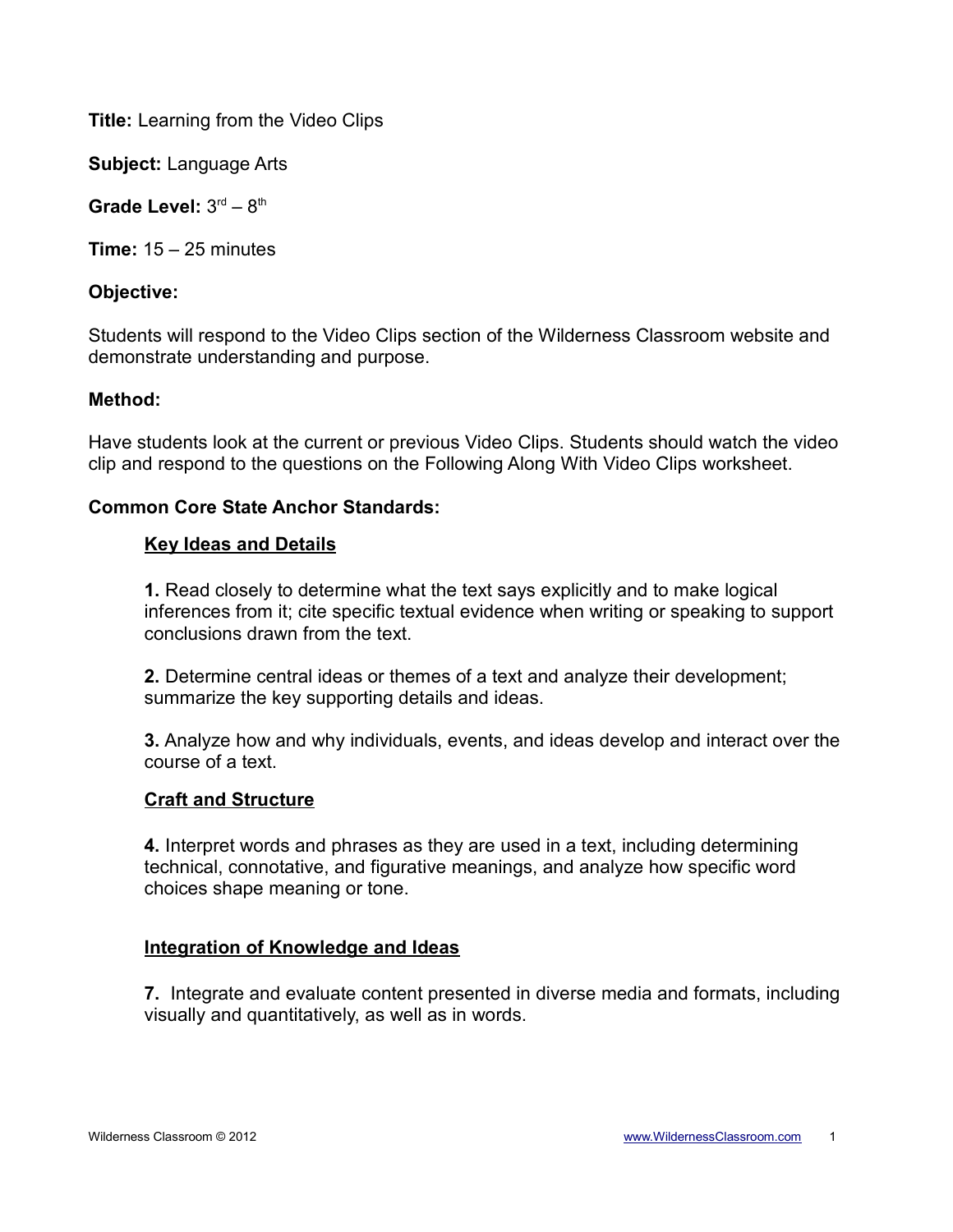## **Lesson Extensions:**

Have students view archived Video Clips and complete the Following Along With Video Clips Worksheet.

Have students create their own video-spoofs of a particular Video Clip. Students can create and edit their own video set in their school or backyard that conveys similar information to a Video Clip posted by the expedition team.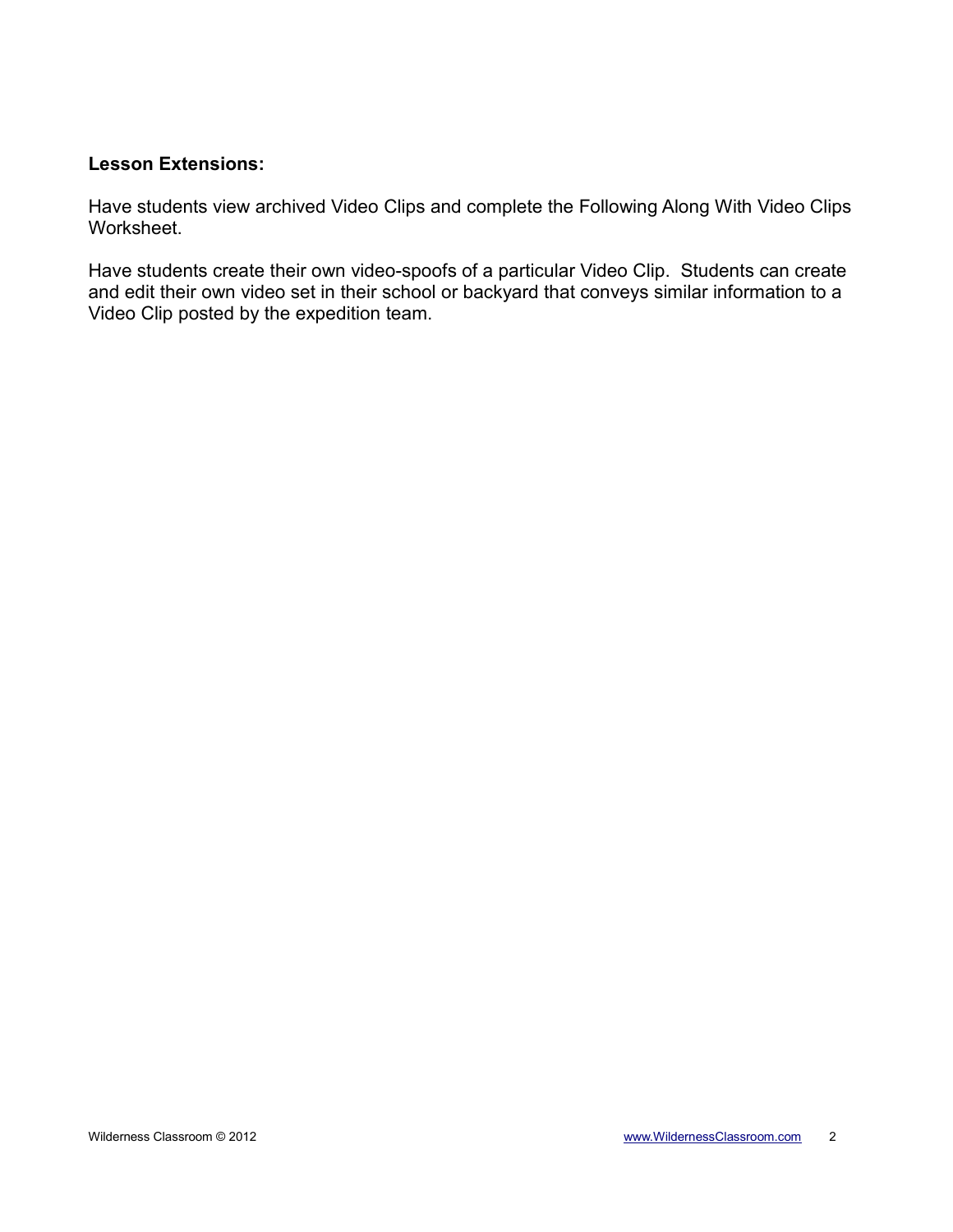## Following Along With the Video Clips

Directions: Watch a video from the Video Clips section of the Wilderness Classroom website. Answer the following questions.

## ---- Answer Question 1 and 2 before watching the video!!! ---

| 1. What is the title of the Video Clip you are watching? |  |  |  |  |  |  |  |  |
|----------------------------------------------------------|--|--|--|--|--|--|--|--|
|----------------------------------------------------------|--|--|--|--|--|--|--|--|

2. Based on the title, what do you think this Video Clip will be about?

3. Which team members are present in the Video Clip?

4. What information does the Video Clip present. Give three examples.

5. What was funny about this video?

6. What makes this Video Clip interesting?

7. Why do you think the Expedition Team decided to make this video?

8. Are there any things you wish you could have seen more of?